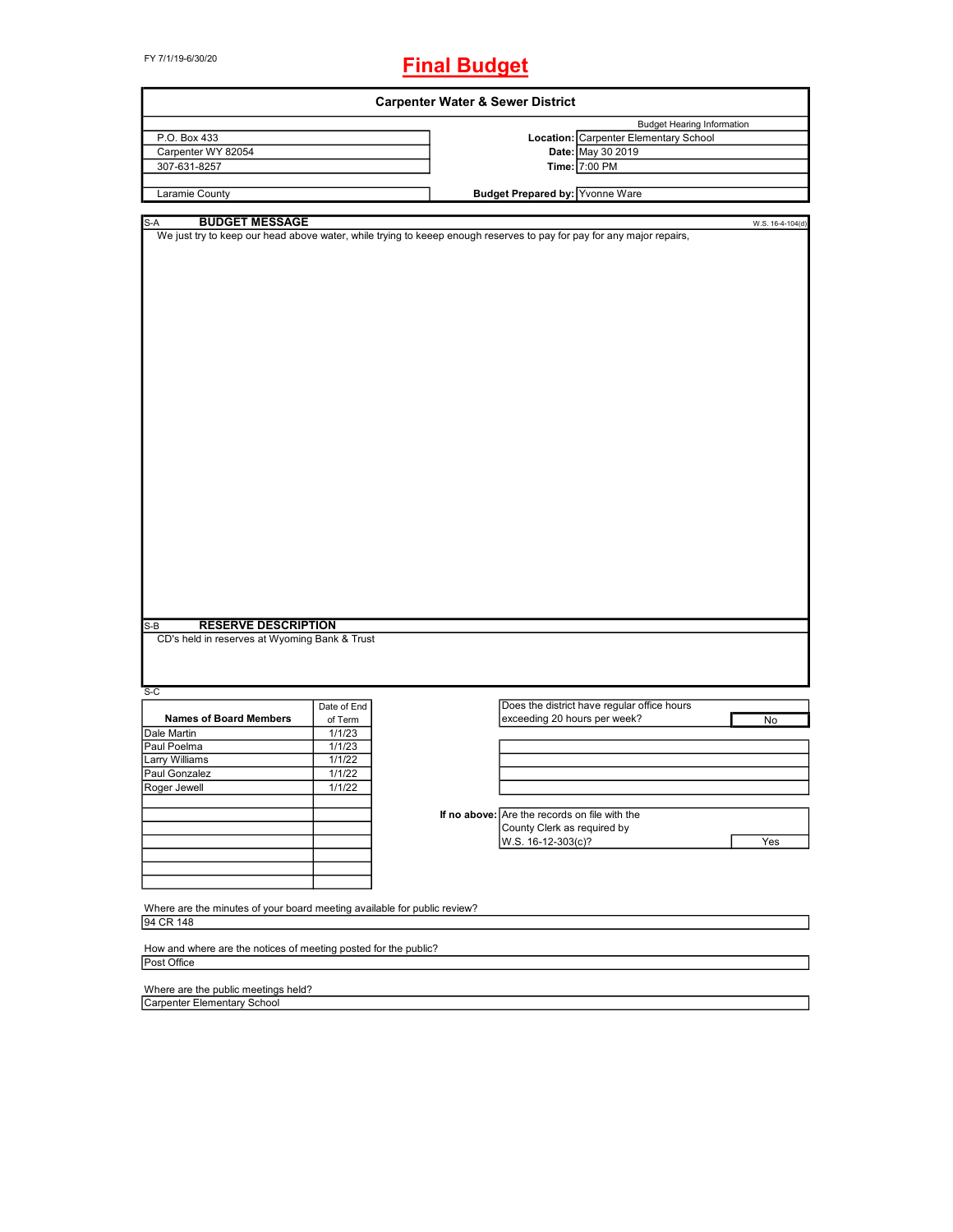## **FINAL BUDGET SUMMARY**

| <b>OVERVIEW</b> |                                                             | 2017-2018<br>Actual | 2018-2019<br>Estimated | 2019-2020<br>Proposed | Final Approval |
|-----------------|-------------------------------------------------------------|---------------------|------------------------|-----------------------|----------------|
|                 |                                                             |                     |                        |                       |                |
| $S-1$           | <b>Total Budgeted Expenditures</b>                          | \$22,006            | \$26,150               | \$29,410              | \$29,410       |
| $S-2$           | <b>Total Principal to Pay on Debt</b>                       | \$0                 | \$0                    | \$0                   | \$0            |
| $S-3$           | <b>Total Change to Restricted Funds</b>                     | \$0                 | \$0                    | \$0                   | \$0            |
|                 |                                                             |                     |                        |                       |                |
| $S-4$           | <b>Total General Fund and Forecasted Revenues Available</b> | \$195,857           | \$195,196              | \$195,364             | \$195,364      |
|                 |                                                             |                     |                        |                       |                |
| $S-5$           | Amount requested from County Commissioners                  | \$6,354             | \$6,354                | \$6,354               | \$6,354        |
|                 |                                                             |                     |                        |                       |                |
| $S-6$           | <b>Additional Funding Needed:</b>                           |                     |                        | \$0                   | \$0            |

|              | <b>REVENUE SUMMARY</b>                       | 2017-2018           | 2018-2019              | 2019-2020                        | <b>Final Approval</b> |
|--------------|----------------------------------------------|---------------------|------------------------|----------------------------------|-----------------------|
|              |                                              | Actual              | Estimated              | Proposed                         |                       |
|              |                                              |                     |                        |                                  |                       |
| $S-7$        | <b>Operating Revenues</b>                    | \$19,967            | \$19,286               | \$18,500                         | \$18,500              |
| $S-8$        | Tax levy (From the County Treasurer)         | \$6,354             | \$6,354                | \$6,354                          | \$6,354               |
| $S-9$        | <b>Government Support</b>                    | \$0                 | \$0                    | \$0                              | \$0                   |
| $S-10$       | Grants                                       | \$0                 | \$0                    | \$0                              | \$0                   |
| $S-11$       | Other County Support (Not from Co. Treas.)   | \$0                 | \$0                    | \$0                              | \$0                   |
| $S-12$       | <b>Miscellaneous</b>                         | \$1,490             | \$1,510                | \$1,510                          | \$1,510               |
| $S-13$       | <b>Other Forecasted Revenue</b>              | \$0                 | \$0                    | \$0                              | \$0                   |
| $S-14$       | <b>Total Revenue</b>                         | \$27,811            | \$27.150               | \$26,364                         | \$26.364              |
|              | FY 7/1/19-6/30/20                            |                     |                        | Carpenter Water & Sewer District |                       |
|              | <b>EXPENDITURE SUMMARY</b>                   | 2017-2018           | 2018-2019              | 2019-2020                        | <b>Final Approval</b> |
|              |                                              | Actual              | Estimated              | Proposed                         |                       |
|              |                                              |                     |                        |                                  |                       |
| $S-15$       | Capital Outlay                               | \$0                 | \$0                    | \$0                              | \$0                   |
| $S-16$       | <b>Interest and Fees On Debt</b>             | \$0                 | \$0                    | \$0                              | \$0                   |
| $S-17$       | <b>Administration</b>                        | \$3,005             | \$2,485                | \$3,210                          | \$3,210               |
| $S-18$       | <b>Operations</b>                            | \$15,200            | \$19,764               | \$22,000                         | \$22,000              |
| $S-19$       | <b>Indirect Costs</b>                        | \$3,801             | \$3,901                | \$4,200                          | \$4,200               |
| <b>S-20R</b> | <b>Expenditures paid by Reserves</b>         | \$0                 | \$0                    | \$0                              | \$0                   |
| $S-20$       | <b>Total Expenditures</b>                    | \$22,006            | \$26,150               | \$29,410                         | \$29,410              |
|              |                                              |                     |                        |                                  |                       |
|              | <b>DEBT SUMMARY</b>                          | 2017-2018<br>Actual | 2018-2019<br>Estimated | 2019-2020                        | <b>Final Approval</b> |
|              |                                              |                     |                        | Proposed                         |                       |
| $S-21$       | <b>Principal Paid on Debt</b>                | \$0                 | \$0                    | \$0                              | \$0                   |
|              |                                              |                     |                        |                                  |                       |
|              | <b>CASH AND INVESTMENTS</b>                  | 2017-2018           | 2018-2019              | 2019-2020                        |                       |
|              |                                              | Actual              | Estimated              | Proposed                         | <b>Final Approval</b> |
|              |                                              |                     |                        |                                  |                       |
| $S-22$       | TOTAL GENERAL FUNDS                          | \$168,046           | \$168,046              | \$169,000                        | \$169,000             |
|              | <b>Summary of Reserve Funds</b>              |                     |                        |                                  |                       |
| $S-23$       | <b>Beginning Balance in Reserve Accounts</b> |                     |                        |                                  |                       |
| $S-24$       | a. Sinking and Debt Service Funds            | \$0                 | \$0                    | \$0                              | \$0                   |
| $S-25$       | b. Reserves                                  | \$0                 | \$0                    | \$0                              | \$0                   |
| $S-26$       | c. Bond Funds                                | \$0                 | \$0                    | \$0                              | \$0                   |
|              | Total Reserves (a+b+c)                       | \$0                 | \$0                    | \$0                              | \$0                   |
| $S-27$       | Amount to be added                           |                     |                        |                                  |                       |
| $S-28$       | a. Sinking and Debt Service Funds            | \$0                 | \$0                    | \$0                              | \$0                   |
| $S-29$       | b. Reserves                                  | \$0                 | \$0                    | \$0                              | \$0                   |
| $S-30$       | c. Bond Funds                                | \$0                 | \$0                    | \$0                              | \$0                   |
|              | Total to be added (a+b+c)                    | \$0                 | \$0                    | \$0                              | \$0                   |
|              |                                              |                     |                        |                                  |                       |
| $S-31$       | Subtotal                                     | \$0                 | \$0                    | \$0                              | \$0                   |
| $S-32$       | Less Total to be spent                       | \$0                 | \$0                    | \$0                              | \$0                   |
| $S-33$       | TOTAL RESERVES AT END OF FISCAL YEAR         | \$0                 | $\overline{50}$        | \$0                              | \$0                   |
|              |                                              |                     |                        |                                  | End of Summarv        |

*Budget Officer / District Official (if not same as "Submitted by")*

Date adopted by Special District May 30 2019

Carpenter WY 82054 **DISTRICT ADDRESS:** P.O. Box 433 **PREPARED BY:** Yvonne Ware

**DISTRICT PHONE:** 307-631-8257

1/23/19 *Form approved by Wyoming Department of Audit, Public Funds Division Prepared in compliance with the Uniform Municipal Fiscal Procedures Act (W.S. 16-4-101 through 124) as it applies.*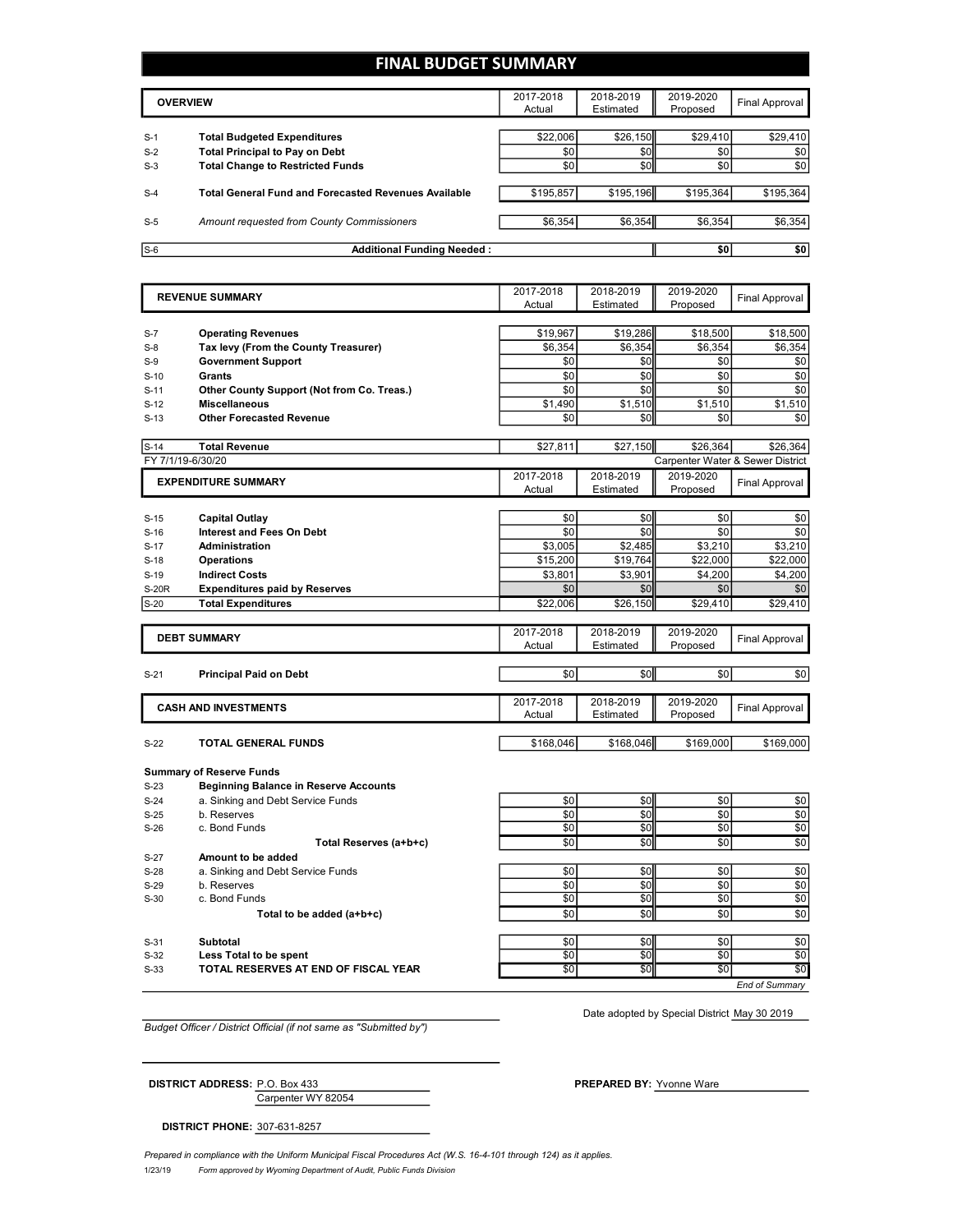# **Final Budget**

Carpenter Water & Sewer District

**NAME OF DISTRICT/BOARD**

**FYE** 6/30/2020

|                           | <b>PROPERTY TAXES AND ASSESSMENTS</b>          |                     |                        |                       |                |  |
|---------------------------|------------------------------------------------|---------------------|------------------------|-----------------------|----------------|--|
|                           |                                                | 2017-2018<br>Actual | 2018-2019<br>Estimated | 2019-2020<br>Proposed | Final Approval |  |
| $R-1$                     | <b>Property Taxes and Assessments Received</b> |                     |                        |                       |                |  |
| $R - 1.1$                 | Tax Levy (From the County Treasurer)           | \$6,354             | \$6,354                | \$6,354               | \$6,354        |  |
| $R-1.2$                   | <b>Other County Support</b>                    | \$0                 | \$0                    | \$0                   |                |  |
|                           |                                                |                     |                        |                       |                |  |
| <b>FORECASTED REVENUE</b> |                                                |                     |                        |                       |                |  |
|                           |                                                |                     |                        |                       |                |  |
|                           |                                                | 2017-2018<br>Actual | 2018-2019<br>Estimated | 2019-2020<br>Proposed | Final Approval |  |

|           |                                 |                                              |             | Actual   | Estimated | Proposed | $1.11$ ulululu ya 1990 $\sigma$ |
|-----------|---------------------------------|----------------------------------------------|-------------|----------|-----------|----------|---------------------------------|
| $R-2$     |                                 | <b>Revenues from Other Governments</b>       |             |          |           |          |                                 |
| $R-2.1$   |                                 | State Aid                                    |             | \$0      | \$0       | \$0      |                                 |
| $R-2.2$   |                                 | Additional County Aid (non-treasurer)        |             | \$0      | \$0       | \$0      |                                 |
| $R - 2.3$ |                                 | City (or Town) Aid                           |             | \$0      | \$0       | \$0      |                                 |
| $R - 2.4$ |                                 | Other (Specify)                              |             | \$0      | \$0       | \$0      |                                 |
| $R - 2.5$ |                                 | <b>Total Government Support</b>              |             | \$0      | \$0       | \$0      | \$0                             |
| $R-3$     | <b>Operating Revenues</b>       |                                              |             |          |           |          |                                 |
| $R-3.1$   |                                 | <b>Customer Charges</b>                      |             | \$0      | \$0       | \$0      |                                 |
| $R-3.2$   |                                 | Sales of Goods or Services                   |             | \$18,367 | \$19,286  | \$18,500 | \$18,500                        |
| $R-3.3$   |                                 | <b>Other Assessments</b>                     |             | \$1,600  | \$0       | \$0      |                                 |
| $R-3.4$   |                                 | <b>Total Operating Revenues</b>              |             | \$19,967 | \$19,286  | \$18,500 | \$18,500                        |
| $R-4$     | Grants                          |                                              |             |          |           |          |                                 |
| $R-4.1$   |                                 | <b>Direct Federal Grants</b>                 |             | \$0      | \$0       | \$0      |                                 |
| $R-4.2$   |                                 | Federal Grants thru State Agencies           |             | \$0      | \$0       | \$0      |                                 |
| $R-4.3$   |                                 | <b>Grants from State Agencies</b>            |             | \$0      | \$0       | \$0      |                                 |
| $R - 4.4$ |                                 | <b>Total Grants</b>                          |             | \$0      | \$0       | \$0      | \$0                             |
| $R-5$     | <b>Miscellaneous Revenue</b>    |                                              |             |          |           |          |                                 |
| $R-5.1$   |                                 | Interest                                     |             | \$590    | \$610     | \$610    | \$610                           |
| $R-5.2$   |                                 | Other: Specify                               | tower lease | \$900    | \$900     | \$900    | \$900                           |
| $R-5.3$   |                                 | Other: Additional                            |             |          |           |          |                                 |
| $R-5.4$   |                                 | <b>Total Miscellaneous</b>                   |             | \$1,490  | \$1,510   | \$1,510  | \$1,510                         |
| $R-5.5$   | <b>Total Forecasted Revenue</b> |                                              |             | \$21,457 | \$20,796  | \$20,010 | \$20,010                        |
| $R-6$     | <b>Other Forecasted Revenue</b> |                                              |             |          |           |          |                                 |
| $R-6.1$   |                                 | a. Other past due-as estimated by Co. Treas. |             |          |           |          |                                 |
| $R-6.2$   |                                 | b. Other forecasted revenue (specify):       |             |          |           |          |                                 |
| $R-6.3$   |                                 |                                              |             |          |           |          |                                 |
| $R-6.4$   |                                 |                                              |             |          |           |          |                                 |
| $R-6.5$   |                                 |                                              |             |          |           |          |                                 |
| $R-6.6$   |                                 | Total Other Forecasted Revenue (a+b)         |             | \$0      | \$0       | \$0      | \$0                             |
|           |                                 |                                              |             |          |           |          |                                 |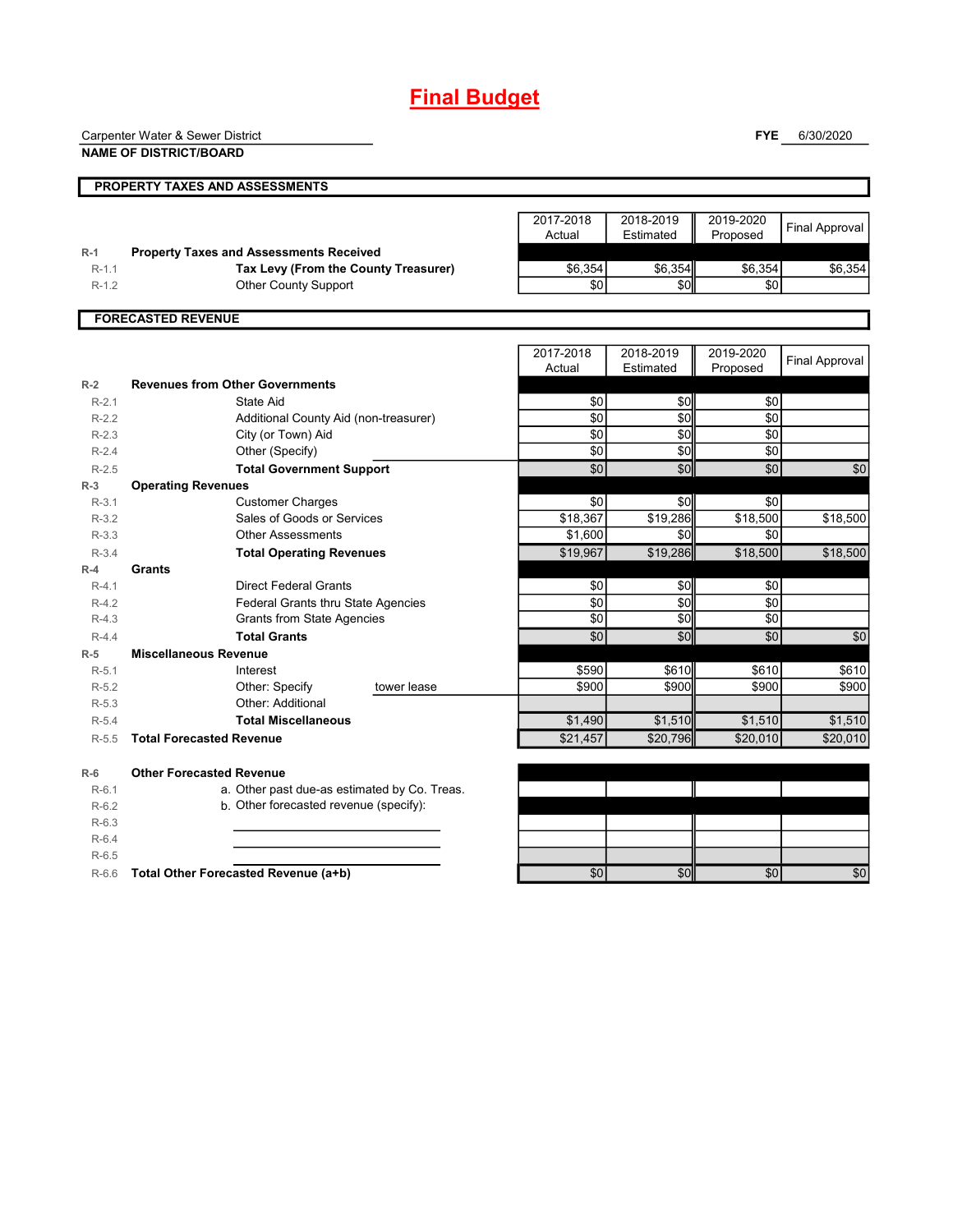## **CAPITAL OUTLAY BUDGET**

| $E-1$     | <b>Capital Outlay</b> |                         |
|-----------|-----------------------|-------------------------|
| $E - 1.1$ |                       | <b>Real Property</b>    |
| $E - 1.2$ |                       | Vehicles                |
| $E - 1.3$ |                       | <b>Office Equipment</b> |
| $F-14$    |                       | Other (Specify)         |
| $E - 1.5$ |                       |                         |
| $F-16$    |                       |                         |
| $F-17$    |                       |                         |
| E-1.8     | TOTAL CAPITAL OUTLAY  |                         |

|         |                       |                      | 2017-2018 | 2018-2019 | 2019-2020 |                |
|---------|-----------------------|----------------------|-----------|-----------|-----------|----------------|
|         |                       |                      | Actual    | Estimated | Proposed  | Final Approval |
|         | <b>Capital Outlay</b> |                      |           |           |           |                |
| $E-1.1$ |                       | <b>Real Property</b> | \$0       | \$0       | \$0       |                |
| $E-1.2$ |                       | Vehicles             | \$0       | \$0       | \$0       |                |
| $E-1.3$ |                       | Office Equipment     | \$0       | \$0       | \$0       |                |
| $E-1.4$ |                       | Other (Specify)      |           |           |           |                |
| $E-1.5$ |                       |                      |           |           |           |                |
| $E-1.6$ |                       |                      |           |           |           |                |
| $E-1.7$ |                       |                      |           |           |           |                |
| $E-1.8$ | TOTAL CAPITAL OUTLAY  |                      | \$0       | \$0       | \$0       | \$0            |

#### **ADMINISTRATION BUDGET**

|           |                                      |                                 | Actual  | Estimated | Proposed |
|-----------|--------------------------------------|---------------------------------|---------|-----------|----------|
| $E-2$     | <b>Personnel Services</b>            |                                 |         |           |          |
| $E - 2.1$ |                                      | Administrator                   | \$2,995 | \$2,475   | \$2,900  |
| $E - 2.2$ |                                      | Secretary                       | \$0     | \$0       | \$0      |
| $E - 2.3$ |                                      | Clerical                        | \$0     | \$0       | \$0      |
| $E-2.4$   |                                      | Other (Specify)                 |         |           |          |
| $E - 2.5$ |                                      | lease                           | \$10    | \$10      | \$10     |
| $E-2.6$   |                                      |                                 |         |           |          |
| $E - 2.7$ |                                      |                                 |         |           |          |
| $E-3$     | <b>Board Expenses</b>                |                                 |         |           |          |
| $E-3.1$   |                                      | Travel                          | \$0     | \$0       | \$0      |
| $E - 3.2$ |                                      | Mileage                         | \$0     | \$0       | \$0      |
| $E - 3.3$ |                                      | Other (Specify)                 |         |           |          |
| $E - 3.4$ |                                      |                                 |         |           |          |
| $E - 3.5$ |                                      |                                 |         |           |          |
| $E-3.6$   |                                      |                                 |         |           |          |
| $E-4$     | <b>Contractual Services</b>          |                                 |         |           |          |
| $E-4.1$   |                                      | Legal                           | \$0     | \$0       | \$0      |
| $E-4.2$   |                                      | Accounting/Auditing             | \$0     | \$0       | \$300    |
| $E-4.3$   |                                      | Other (Specify)                 |         |           |          |
| $E-4.4$   |                                      |                                 |         |           |          |
| $E-4.5$   |                                      |                                 |         |           |          |
| $E-4.6$   |                                      |                                 |         |           |          |
| $E-5$     | <b>Other Administrative Expenses</b> |                                 |         |           |          |
| $E-5.1$   |                                      | <b>Office Supplies</b>          | \$0     | \$0       | \$0      |
| $E - 5.2$ |                                      | Office equipment, rent & repair | \$0     | \$0       | \$0      |
| $E - 5.3$ |                                      | Education                       | \$0     | \$0       | \$0      |
| $E - 5.4$ |                                      | Registrations                   | \$0     | \$0       | \$0      |
| $E - 5.5$ |                                      | Other (Specify)                 |         |           |          |
| $E - 5.6$ |                                      |                                 |         |           |          |
| $E - 5.7$ |                                      |                                 |         |           |          |
| $E - 5.8$ |                                      |                                 |         |           |          |
| $E-6$     | <b>TOTAL ADMINISTRATION</b>          |                                 | \$3,005 | \$2,485   | \$3,210  |

|           |                                      | 2017-2018  | 2018-2019 | 2019-2020     | Final Approval |
|-----------|--------------------------------------|------------|-----------|---------------|----------------|
|           |                                      | Actual     | Estimated | Proposed      |                |
| $E-2$     | <b>Personnel Services</b>            |            |           |               |                |
| $E - 2.1$ | Administrator                        | \$2,995    | \$2,475   | \$2,900       | \$2,900        |
| $E - 2.2$ | Secretary                            | \$0        | \$0       | \$0           |                |
| $E - 2.3$ | Clerical                             | \$0        | \$0       | \$0           |                |
| $E - 2.4$ | Other (Specify)                      |            |           |               |                |
| $E - 2.5$ | lease                                | \$10       | \$10      | \$10          | \$10           |
| $E-2.6$   |                                      |            |           |               |                |
| $E - 2.7$ |                                      |            |           |               |                |
| $E-3$     | <b>Board Expenses</b>                |            |           |               |                |
| $E-3.1$   | Travel                               | \$0        | \$0       | \$0           |                |
| $E - 3.2$ | Mileage                              | \$0        | \$0       | \$0           |                |
| $E - 3.3$ | Other (Specify)                      |            |           |               |                |
| $E - 3.4$ |                                      |            |           |               |                |
| $E - 3.5$ |                                      |            |           |               |                |
| $E - 3.6$ |                                      |            |           |               |                |
| $E-4$     | <b>Contractual Services</b>          |            |           |               |                |
| $E-4.1$   | Legal                                | $\sqrt{6}$ | \$0       | $\frac{6}{3}$ |                |
| $E-4.2$   | Accounting/Auditing                  | \$0        | \$0       | \$300         | \$300          |
| $E-4.3$   | Other (Specify)                      |            |           |               |                |
| $E-4.4$   |                                      |            |           |               |                |
| $E-4.5$   |                                      |            |           |               |                |
| $E-4.6$   |                                      |            |           |               |                |
| $E-5$     | <b>Other Administrative Expenses</b> |            |           |               |                |
| $E-5.1$   | <b>Office Supplies</b>               | \$0        | \$0       | \$0           |                |
| $E - 5.2$ | Office equipment, rent & repair      | \$0        | \$0       | \$0           |                |
| $E-5.3$   | Education                            | \$0        | \$0       | \$0           |                |
| $E - 5.4$ | Registrations                        | \$0        | \$0       | $\sqrt{6}$    |                |
| $E - 5.5$ | Other (Specify)                      |            |           |               |                |
| $E-5.6$   |                                      |            |           |               |                |
| $E - 5.7$ |                                      |            |           |               |                |
| $E - 5.8$ |                                      |            |           |               |                |
| $E-6$     | <b>TOTAL ADMINISTRATION</b>          | \$3,005    | \$2,485   | \$3,210       | \$3,210        |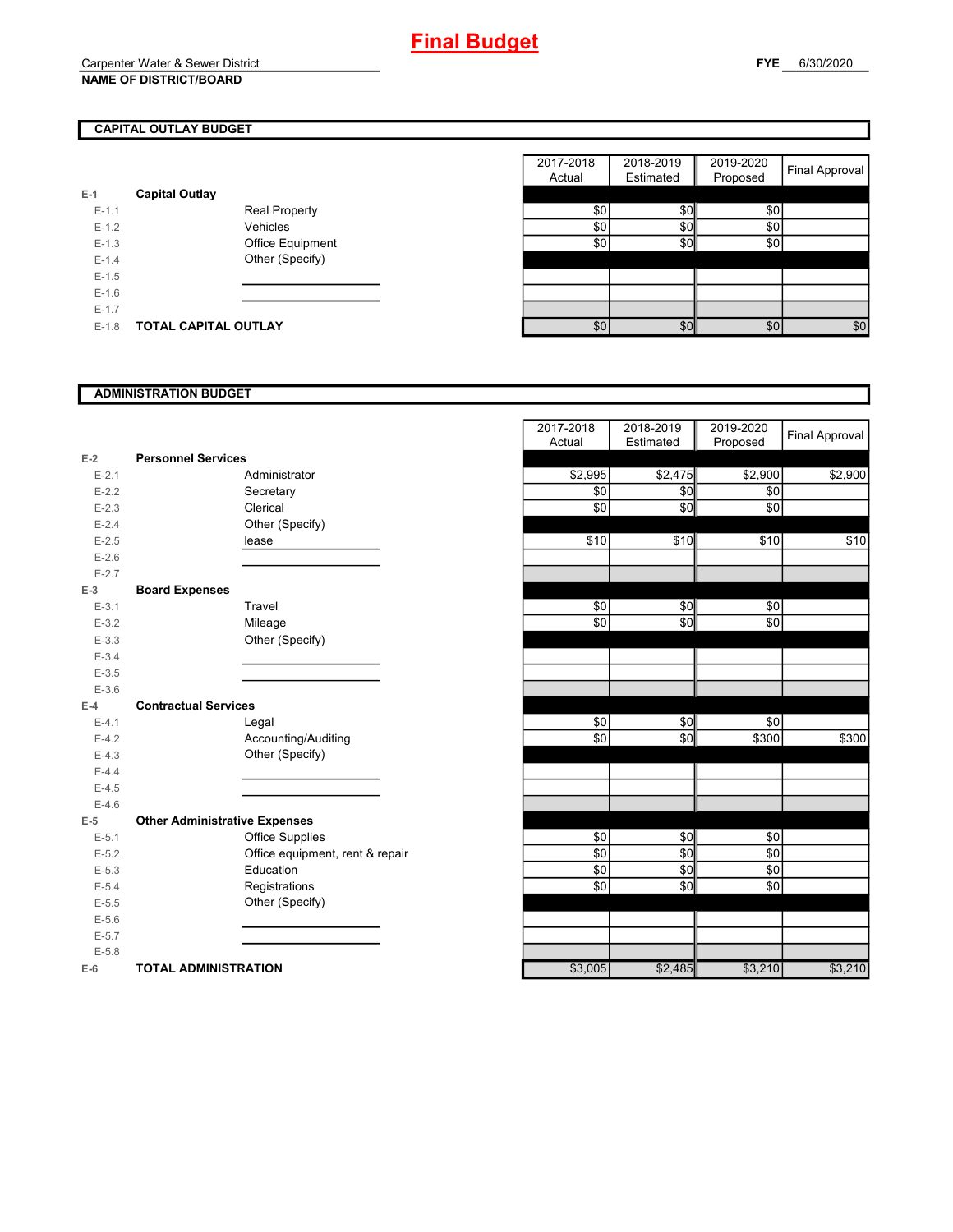Carpenter Water & Sewer District

## **OPERATIONS BUDGET**

| $E-7$     | <b>Personnel Services</b>              |          |          |                   |
|-----------|----------------------------------------|----------|----------|-------------------|
| $E - 7.1$ | Wages--Operations                      | \$0      | \$0      | \$0               |
| $E - 7.2$ | Service Contracts                      | \$0      | \$0      | \$0               |
| $E - 7.3$ | Other (Specify)                        |          |          |                   |
| $E - 7.4$ |                                        |          |          |                   |
| $E - 7.5$ |                                        |          |          |                   |
| $E - 7.6$ |                                        |          |          |                   |
| $E-8$     | <b>Travel</b>                          |          |          |                   |
| $E-8.1$   | Mileage                                | \$0      | \$0      | \$0               |
| $E-8.2$   | Other (Specify)                        |          |          |                   |
| $E - 8.3$ |                                        |          |          |                   |
| $E - 8.4$ |                                        |          |          |                   |
| $E-8.5$   |                                        |          |          |                   |
| $E-9$     | <b>Operating supplies (List)</b>       |          |          |                   |
| $E-9.1$   | material supplies                      | \$0      | \$3,128  | \$2,000           |
| $E-9.2$   | electric                               | \$3,692  | \$4,106  | \$4,800           |
| $E - 9.3$ |                                        |          |          |                   |
| $E - 9.4$ |                                        |          |          |                   |
| $E-9.5$   |                                        |          |          |                   |
| $E-10$    | <b>Program Services (List)</b>         |          |          |                   |
| $E-10.1$  |                                        |          |          |                   |
| $E-10.2$  |                                        |          |          |                   |
| $E-10.3$  |                                        |          |          |                   |
| $E-10.4$  |                                        |          |          |                   |
| $E-10.5$  |                                        |          |          |                   |
| $E-11$    | <b>Contractual Arrangements (List)</b> |          |          |                   |
| $E-11.1$  | operator & testing                     | \$7,140  | \$11,573 | \$13,500          |
| $E-11.2$  |                                        |          |          |                   |
| $E-11.3$  |                                        |          |          |                   |
| $E-11.4$  |                                        |          |          |                   |
| $E-11.5$  |                                        |          |          |                   |
| $E-12$    | <b>Other operations (Specify)</b>      |          |          |                   |
| $E-12.1$  | meter read                             | \$600    | \$600    | $\frac{1}{15700}$ |
| $E-12.2$  | repair-paint taink                     | \$3,250  | \$357    |                   |
| $E-12.3$  | misc repairs                           | \$518    |          | \$1,000           |
| $E-12.4$  |                                        |          |          |                   |
| $E-12.5$  |                                        |          |          |                   |
| $E-13$    | <b>TOTAL OPERATIONS</b>                | \$15,200 | \$19,764 | \$22,000          |

|                |                                        | 2017-2018 | 2018-2019 | 2019-2020 |                       |
|----------------|----------------------------------------|-----------|-----------|-----------|-----------------------|
|                |                                        | Actual    | Estimated | Proposed  | <b>Final Approval</b> |
| $\overline{7}$ | <b>Personnel Services</b>              |           |           |           |                       |
| $E - 7.1$      | Wages--Operations                      | \$0       | \$0       | \$0       |                       |
| $E - 7.2$      | <b>Service Contracts</b>               | \$0       | \$0       | \$0       |                       |
| $E - 7.3$      | Other (Specify)                        |           |           |           |                       |
| $E - 7.4$      |                                        |           |           |           |                       |
| $E - 7.5$      |                                        |           |           |           |                       |
| $E - 7.6$      |                                        |           |           |           |                       |
| 8              | <b>Travel</b>                          |           |           |           |                       |
| $E-8.1$        | Mileage                                | \$0       | \$0       | \$0       |                       |
| $E - 8.2$      | Other (Specify)                        |           |           |           |                       |
| $E - 8.3$      |                                        |           |           |           |                       |
| $E - 8.4$      |                                        |           |           |           |                       |
| $E - 8.5$      |                                        |           |           |           |                       |
| 9              | <b>Operating supplies (List)</b>       |           |           |           |                       |
| $E-9.1$        | material supplies                      | \$0       | \$3,128   | \$2,000   | \$2,000               |
| $E - 9.2$      | electric                               | \$3,692   | \$4,106   | \$4,800   | \$4,800               |
| $E - 9.3$      |                                        |           |           |           |                       |
| $E - 9.4$      |                                        |           |           |           |                       |
| $E-9.5$        |                                        |           |           |           |                       |
| 10             | <b>Program Services (List)</b>         |           |           |           |                       |
| $E-10.1$       |                                        |           |           |           |                       |
| $E-10.2$       |                                        |           |           |           |                       |
| $E-10.3$       |                                        |           |           |           |                       |
| $E-10.4$       |                                        |           |           |           |                       |
| $E-10.5$       |                                        |           |           |           |                       |
| 11             | <b>Contractual Arrangements (List)</b> |           |           |           |                       |
| $E-11.1$       | operator & testing                     | \$7,140   | \$11,573  | \$13,500  | \$13,500              |
| $E-11.2$       |                                        |           |           |           |                       |
| $E-11.3$       |                                        |           |           |           |                       |
| $E-11.4$       |                                        |           |           |           |                       |
| $E-11.5$       |                                        |           |           |           |                       |
| 12             | <b>Other operations (Specify)</b>      |           |           |           |                       |
| E-12.1         | meter read                             | \$600     | \$600     | \$700     | \$700                 |
| $E-12.2$       | repair-paint taink                     | \$3,250   | \$357     |           |                       |
| $E-12.3$       | misc repairs                           | \$518     |           | \$1,000   | \$1,000               |
| $E-12.4$       |                                        |           |           |           |                       |
| $E-12.5$       |                                        |           |           |           |                       |
| $13 -$         | TOTAL OPERATIONS                       | \$15,200  | \$19764   | \$22,000  | \$22,000              |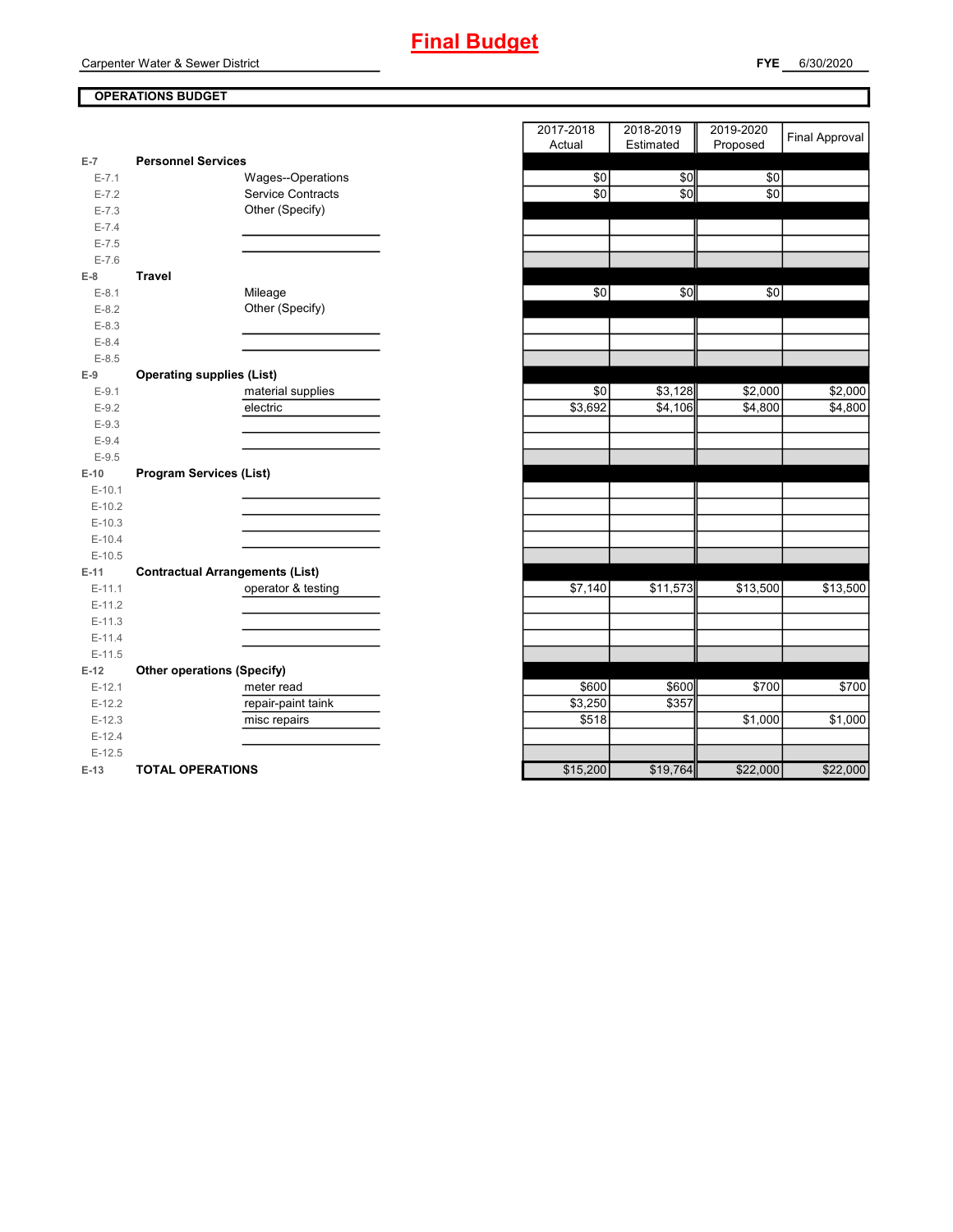

## **INDIRECT COSTS BUDGET**

| E-14     | Insurance                   |                              |
|----------|-----------------------------|------------------------------|
| $F-14.1$ |                             | Liability                    |
| $E-14.2$ |                             | Buildings and vehicles       |
| $E-14.3$ |                             | Equipment                    |
| $F-144$  |                             | Other (Specify)              |
| $F-14.5$ |                             |                              |
| $E-14.6$ |                             |                              |
| $F-147$  |                             |                              |
| $E-15$   | Indirect payroll costs:     |                              |
| $E-15.1$ |                             | FICA (Social Security) taxes |
| $E-15.2$ |                             | <b>Workers Compensation</b>  |
| $E-15.3$ |                             | Unemployment Taxes           |
| $E-15.4$ |                             | Retirement                   |
| $E-15.5$ |                             | Health Insurance             |
| $E-15.6$ |                             | Other (Specify)              |
| $E-15.7$ |                             |                              |
| $E-15.8$ |                             |                              |
| $E-15.9$ |                             |                              |
|          |                             |                              |
| $E-17$   | <b>TOTAL INDIRECT COSTS</b> |                              |

|          |                             |                              | 2017-2018 | 2018-2019 | 2019-2020 |                |
|----------|-----------------------------|------------------------------|-----------|-----------|-----------|----------------|
|          |                             |                              | Actual    | Estimated | Proposed  | Final Approval |
| 14       | Insurance                   |                              |           |           |           |                |
| $E-14.1$ |                             | Liability                    | \$600     | \$600     | \$600     | \$600          |
| $E-14.2$ |                             | Buildings and vehicles       | \$3,201   | \$3,301   | \$3,600   | \$3,600        |
| $E-14.3$ |                             | Equipment                    |           |           |           |                |
| $E-14.4$ |                             | Other (Specify)              |           |           |           |                |
| $E-14.5$ |                             |                              |           |           |           |                |
| $E-14.6$ |                             |                              |           |           |           |                |
| $E-14.7$ |                             |                              |           |           |           |                |
| 15       | Indirect payroll costs:     |                              |           |           |           |                |
| $E-15.1$ |                             | FICA (Social Security) taxes |           |           |           |                |
| $E-15.2$ |                             | <b>Workers Compensation</b>  |           |           |           |                |
| $E-15.3$ |                             | <b>Unemployment Taxes</b>    |           |           |           |                |
| $E-15.4$ |                             | Retirement                   |           |           |           |                |
| $E-15.5$ |                             | Health Insurance             |           |           |           |                |
| $E-15.6$ |                             | Other (Specify)              |           |           |           |                |
| $E-15.7$ |                             |                              |           |           |           |                |
| $E-15.8$ |                             |                              |           |           |           |                |
| $E-15.9$ |                             |                              |           |           |           |                |
|          |                             |                              |           |           |           |                |
| 17       | <b>TOTAL INDIRECT COSTS</b> |                              | \$3,801   | \$3,901   | \$4,200   | \$4,200        |
|          |                             |                              |           |           |           |                |

#### **DEBT SERVICE BUDGET**

|         |                           | 2017-2018 | 2018-2019 | 2019-2020 |                       |
|---------|---------------------------|-----------|-----------|-----------|-----------------------|
|         |                           | Actual    | Estimated | Proposed  | <b>Final Approval</b> |
| $D-1$   | <b>Debt Service</b>       |           |           |           |                       |
| $D-1.1$ | Principal                 |           |           |           |                       |
| $D-1.2$ | Interest                  |           |           |           |                       |
| $D-1.3$ | Fees                      |           |           |           |                       |
| $D-2$   | <b>TOTAL DEBT SERVICE</b> | \$0       | \$0       | \$0       | \$0                   |